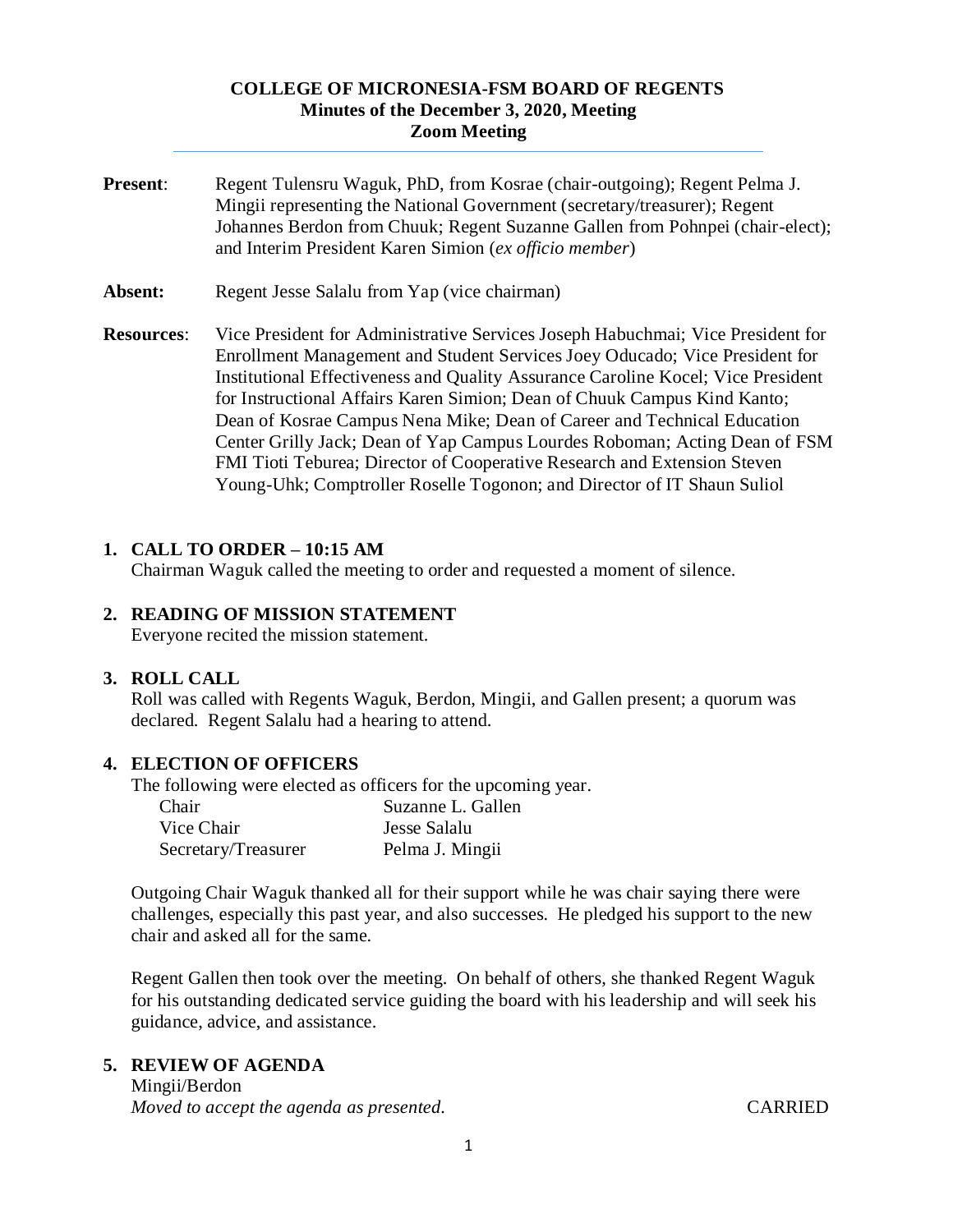### **6. APPROVAL OF MINUTES – September 24, 2020**

Berdon/Mingii *Moved to adopt of the minutes of the September 24, 2020, meeting as presented.*  CARRIED

### **7. COMMUNICATIONS - none**

### **8. REGENTS' REPORTS**

- a. **Regent Waguk** congratulated the new officers and thanked everyone for the years working together. He reported things quiet in Kosrae with work continuing on covid-19 preparation/prevention and continuation of in-person schooling. He thanked IP Simion for taking care of the college.
- b. **Regent Mingii** paid respects to the new chair, and then reported the cancellation of the repatriation flight, retirement of the Secretary of Education for health reasons, and no response yet to expiration of her term. She thanked IP Simion for her excellent job guiding the college through the covid-19 crisis and everyone at the college for their work.
- c. **Regent Berdon** reported his major concern is still the new Chuuk campus. During the recent Chuuk Leadership Conference, the focus was on covid-19 and also the college campus, especially since they provided funding for it. His term is up in three months and he has been advocating for the campus since he came on board.
- d. **Regent Gallen** reported the first repatriation flight for citizens and diplomats aborted; Pohnpei state needs to bolster its response measures; schools loosening up; college leading preventive measures while public more complacent; continue to be hopeful for vaccine, but not answer to all. She is now wearing another hat working with agencies.

# **9. PRESIDENT'S REPORT**

- a. **Interim President** Simion reported the college's emergency management team continues to meet regularly; work on self-evaluation started with gap analysis; logo to keep us on path launched for this process; busy with budget development, planning cycle, IMP review; all campuses meeting held virtually; technology enhanced for on-line learning funded by CARES Act funding; public transparency on CARES Act funding on home page; and status of Chuuk campus.
- b. **VPAS** Habuchmai reported on FSM Congress pledge of \$285,000 for the endowment passed last week; covid supplies received from FSM for all campuses; FY 19 audit completed with unmodified opinion and low risk status; FY 22 budget development completed; status of building projects (Chuuk campus, teaching clinic, multi-purpose building for Kosrae, CTEC renovation, Kosrae renovation of land grant facility); hiring update; motion sensor faucets received; and mail responsibility moved to procurement. Comptroller Togonon presented the financial status report and reported total investments increased by \$1.09M for FY 20, \$930K for endowment and \$161K for cash reserves; and audit completed with no material weakness and no-risk status.
- c. **VPIEQA** Kocel presented the *Governance Report,* results from the self-evaluation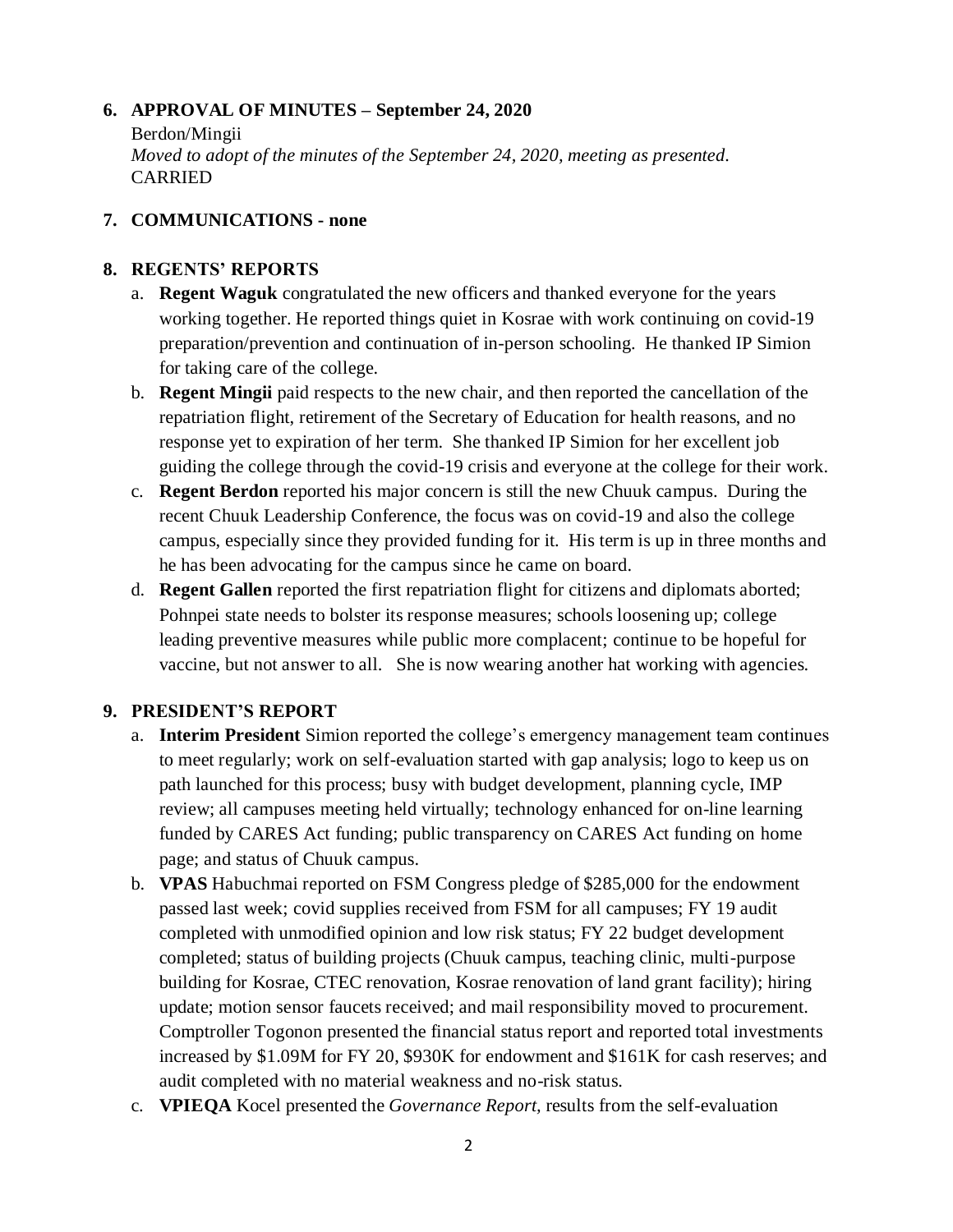surveys on the participatory governance structure; and reported on the on-line external community stakeholders' mini-summits - review the college mission statement, extent we are achieving it, and recommendations for improvement; Help Desk introduced to college community; and Survey of Entering Students Engagement (SENSE) administered.

- d. **VPIA** Simion highlighted activities from the campuses: at FSM-FMI fish safety workshop held, all cadets returned from shipboard training and on campus, and JICA/FSM-FMI master-engineer Class 4 project in final stage; at Chuuk campus on-line training for faculty continues; at CTEC, on-going collaboration with FSM ECCEM to pursue industry certification with first FSM certification in air conditioning; at Yap campus, mini-summit held via Zoom, long time employee Gerturde Mangarwen retired, and 100% Pell awarded; at Kosrae campus, CRE/faculty office roof replacement project delayed due to lack of supplies, and teacher competency test rescheduled; and for CRE, a new five-year plan with six priorities.
- e. **VPEMSS** Oducado highlighted 90% Pell awarded to eligible students as of November 26; 468 early registered for spring 2021, 26% of spring target; and IPEDS 2020-2021 fall survey and annual campus safety and security survey completed.

## **9. OLD BUSINESS**

a. **Presidential Search.** Regent Gallen, chair of the search committee, reported finalists determined and to be contacted; working on details for virtual tour, and other next steps; and extension of interim president contract.

#### **10. NEW BUSINESS**

a. **FY 2022 Operations Budget.** A FY 2022 operations budget of \$11,879,723 was presented which is 11% lower than FY 2021 budget. The process used for budget development and breakdown of the budget were explained. Waguk/Berdon

*Moved to approve the FY 2022 operations budget of \$11,879,723 with a \$3,000,000 request to the FSM.* CARRIED

b. **FY 2022 FSM FMI Budget**. FSM FMI is solely subsidized by the National Government. A FY 2022 budget of \$919,392 was presented which is 5% higher that the approved budget for FY 2021 and needed for replacement of equipment for instruction and operation of the campus.

Berdon/Mingii

*Moved to approve the FY 2022 FSM FMI budget for \$919,392 for submission to the National Government.* CARRIED

c. **FY 2022 Auxiliary Enterprise Budgets.** Bookstore and dining hall are the auxiliary enterprises at the college. The FY 2022 budget for the bookstore is at \$147,872 which is lower by 10.31% from the previous year due to cancellation of international travel and reduction of bookstore activities. The FY 2022 budget for the dining hall is at \$235,087 which is decreased by 6% due to reduction in operating supplies. Mingii/Berdon

*Moved to approve the FY 2022 auxiliary enterprise budgets as follows: Bookstore at \$147,872 and dining hall at \$235,087. CARRIED*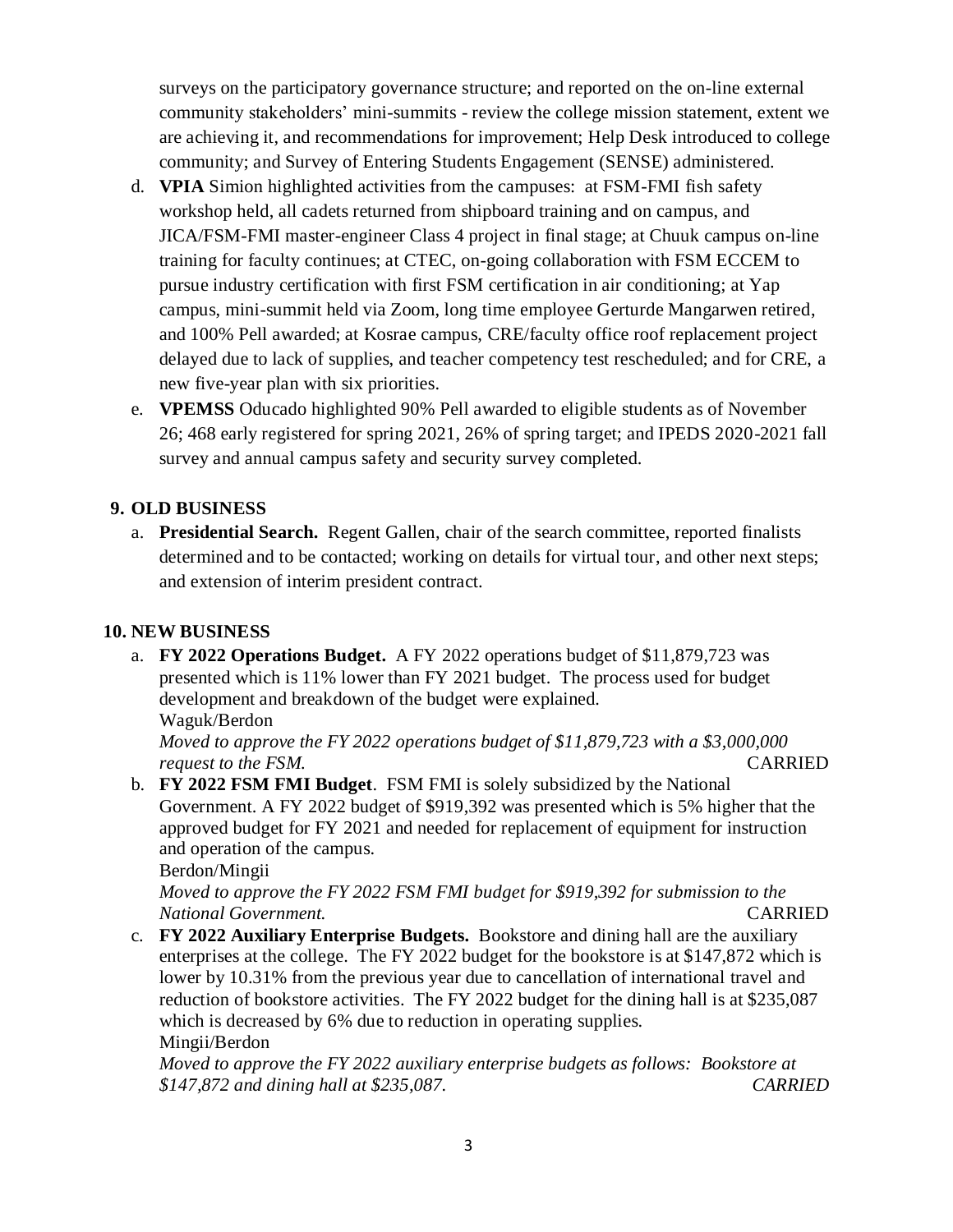d. **FY 2022 Board of Regents Budget.** The proposed FY 2022 budget for the board is at \$120,000 which is at the same level as the previous year. Berdon/Mingii

*Moved to approve the FY 2022 board budget at \$120,000 for submission to the National Government.* CARRIED

e. **FY 2022 SEG Budget.** The proposed FY 2022 SEG budget is at \$689,948 for teacher corps, work study program, and student assistance. Berdon/Waguk

*Moved to approve the FY 2022 SEG budget at \$689,948 for submission to the National Government.* CARRIED

f. **Distance Learning Proposal.** The board endorsed at the September 24, 2020, board meeting the idea of preparing a substantive change proposal for distance education when the waiver from US DOE expires. The pandemic enabled the college to pilot study distance education. A proposal was presented that provided the necessary planning, resources, structure, and policies needed to implement distance education at the college. Waguk/Mingii

*Moved to endorse preparing a distance education proposal for substantive change to ACCJC.* CARRIED

g. **Review of Instructional Affairs Policies.** Instructional Affairs reviewed seven policies of which four (BP 3001, BP 3002, BP 3102, and BP 3103) had no changes recommended; BP 3107 added academic honors for baccalaureate level; BP 3003 added "except in special circumstances" for summer session.

Waguk/Mingii

*Moved to approve the review/revisions to BP 3001 Catalog Limitations, BP 3002 Academic Year, BP 3002 Summer Session, BP 3102 Major Subject Area, BP 3103 Course Substitution, and BP 3107 Academic Honors.* CARRIED

After further discussion on BP 3101, agreement reached by removing the modifying proposal of (minimum passing grade for  $4<sup>th</sup>$  year courses is "B"). Waguk/Berdon

*Moved to approve the revision to BP 3101 Academic Program Requirements as further amended.* CARRIED

h. **Review of Human Resources Policy.** Only one of the policies scheduled for review passed the review process. Revisions to BP 6002 were in formatting to make it more consistent with previously approved policies.

Waguk/Berdon

*Moved to approve revisions to BP 6002 Academic Freedom.* CARRIED

- 
- i. **Governance Report.** VP Kocel presented the report during her report earlier.
- j. **FSM Resolution.** The board discussed the Resolution from FSM Congress requesting the Board of Regents of the College of Micronesia-FSM to consider naming the main administration building on the national campus the John S McCain Center. While the purpose of the resolution is to gain leverage to have FSM included in the P.L for Pell eligibility, the college already has a policy on naming buildings which does not align with the request. Other optional ideas were discussed to show how Pell is put to good use at the college. IP Simion will draft a response to Congress
- k. **Bank Signatories.** A resolution is needed from the board to update the signatories on our bank account. A draft will be sent around for signatures.